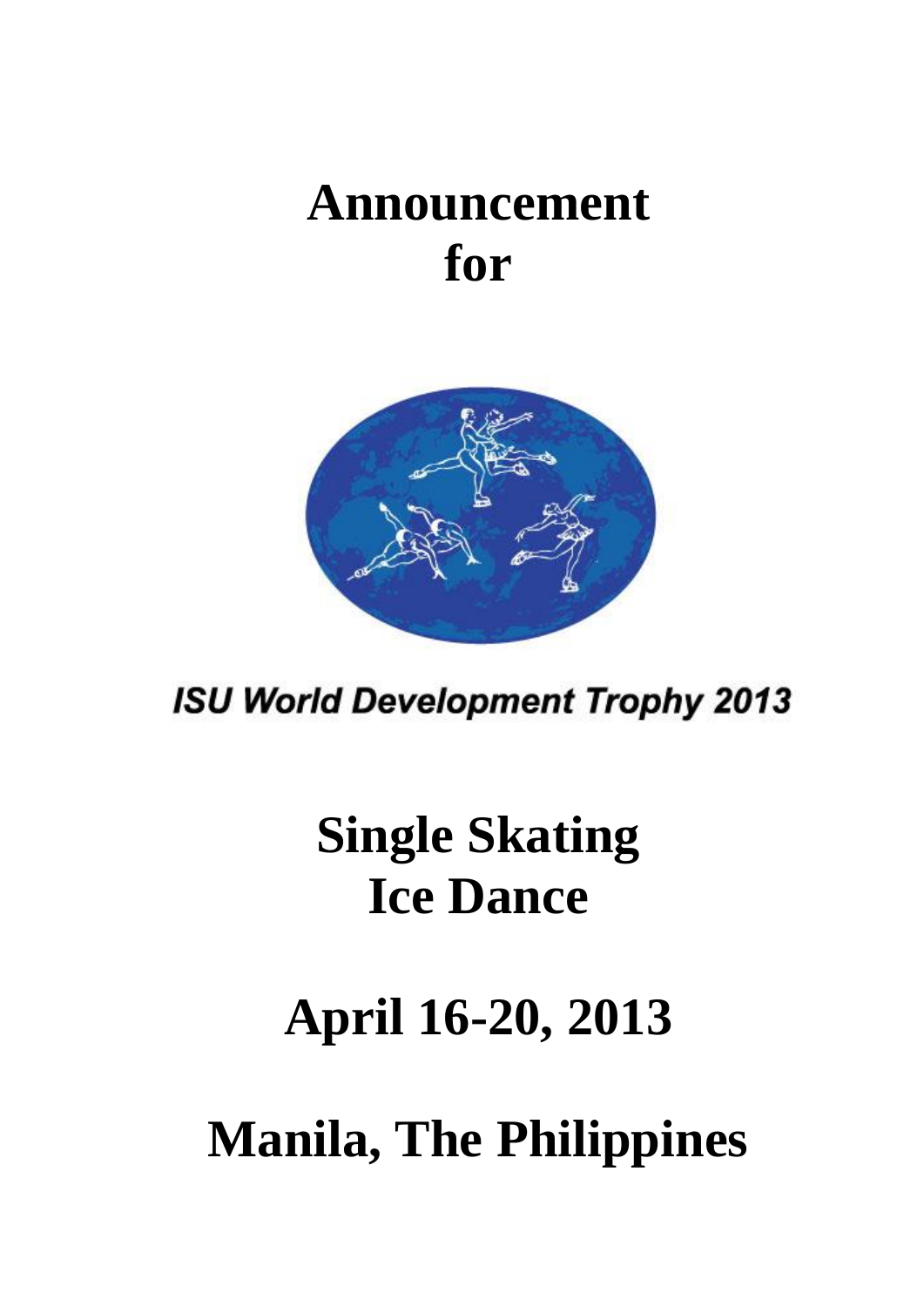## **Welcome**

The International Skating Union hereby informs you about the decision of organizing the below event:

#### **1 st ISU Development Trophy 2013 April 16-20, 2013** to be held at the SM Mall of Asia International Skating Rink **Manila, The Philippines**

For the organization of the event the Philippine Skating Union is in charge.

#### **The program consists of a four-day-long preparational training camp and a one day competition as closing event.**

#### **General Regulations**

The ISU Development Trophy 2013 will be conducted in accordance with the 2012 ISU Regulations and relevant Communications. Participation is open to all invited participants as will be issued to the Member Federation by the ISU Development Coordinator. Entries must be made only through the respective ISU Members (Rule 131).

#### **Program**

The Program includes the following parts:

- 1) Preparational Training Camp (April 16-19, 2013) including a four day long period having the following professional education:
	- two times on ice training per day
	- one off ice training per day
	- one lecture (skating technique and tactics, ISU Rules and Regulations)
- 2) Competition (April 20, 2013)

#### **Categories involved**

Figure Skating: Novice A and Novice B for Girls and Boys, Junior for Ladies and Men Ice Dance: Basic Novice, Advanced Novice, Junior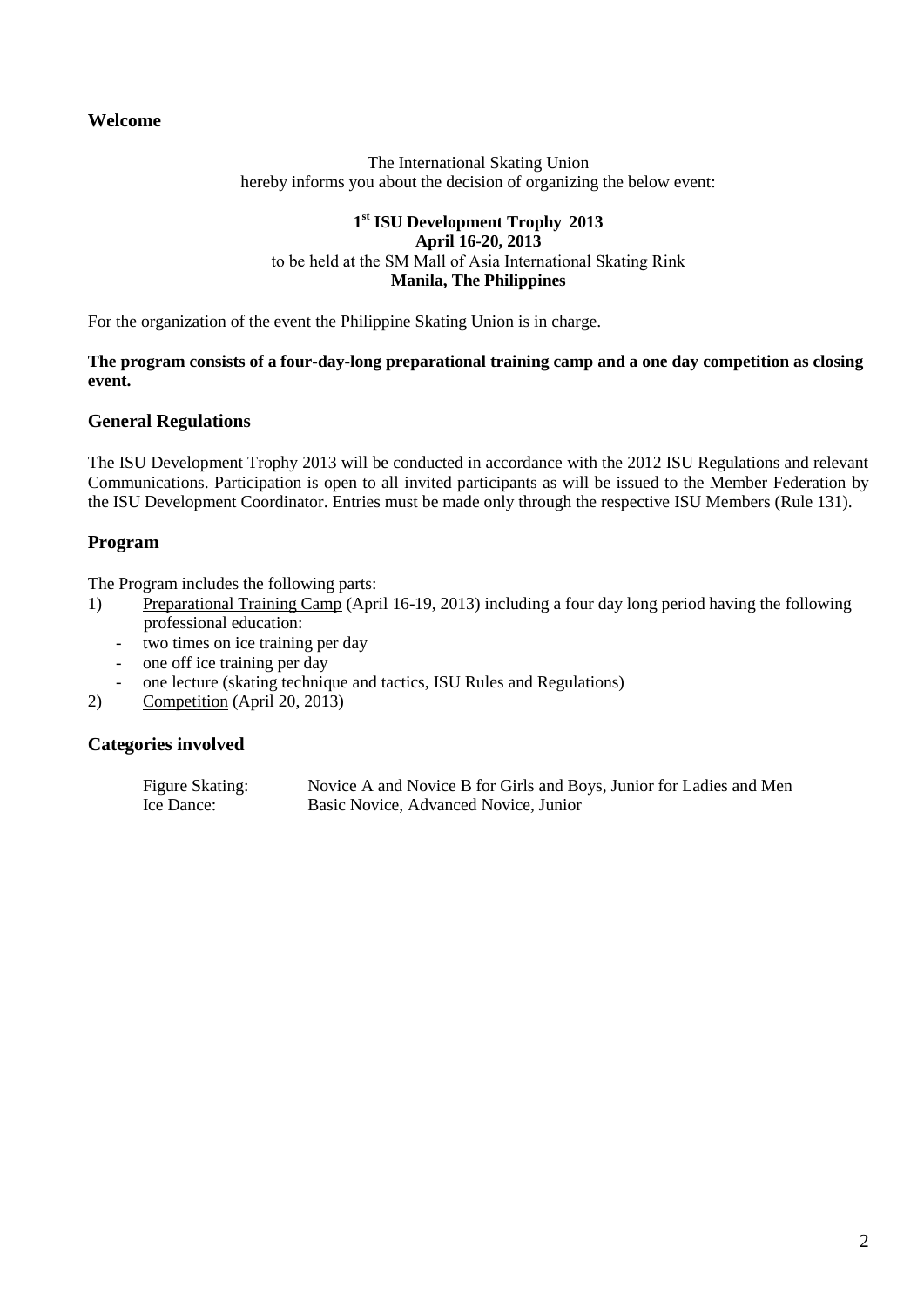## **Technical Data**

The 1<sup>st</sup> ISU Development Trophy will be conducted for all categories hereunder in accordance with the ISU Constitution and General Regulations 2012, the ISU Special Regulations & Technical Rules Single and Pair Skating / Ice Dance 2012 and ISU Communication no. 1760, as well as pertinent ISU Communications and will be judged under the ISU Judging System.

## *Draws*

The Starting Order Draws will be held on the day preceding the competition day.

#### *Junior Categories*

#### **Junior MEN**

**Free Skating** In accordance with ISU Technical Rules Single & Pair Skating 2012 and the respective ISU Communication. Special attention should be paid to the "well balanced program" and the element value. Duration: 4 min., +/- 10 sec.

#### **Junior LADIES**

**Free Skating** In accordance with ISU Technical Rules Single & Pair Skating 2012 and the respective ISU Communication. Special attention should be paid to the "well balanced program" and the element value.

Duration: 3 min., 30 sec., +/- 10 sec.

#### **Junior ICE DANCE**

**Free Dance** In accordance with ISU Technical Rules Ice Dance 2012, Rule 610. The required elements to be skated are those listed in ISU Communication 1721 and subsequent updates. Duration: 3 min., 30 sec., +/- 10 sec.

## *ADVANCED NOVICE Category (Ice Dance)*

Novice Categories will be held in accordance with ISU Technical Rules Single & Pair Skating 2012 and ISU Communication 1760 and all respectice ISU Communications. Age requirements are according to Rule 108, paragraph 2. d) and subsequent updates

In International Competitions, a Novice is a Skater who has met the following requirements before July 1st preceding the event (the specific date: before July 1st, applies to all indicated dates):

- has reached at least the age of ten (10)

- has not reached the age of fifteen (15)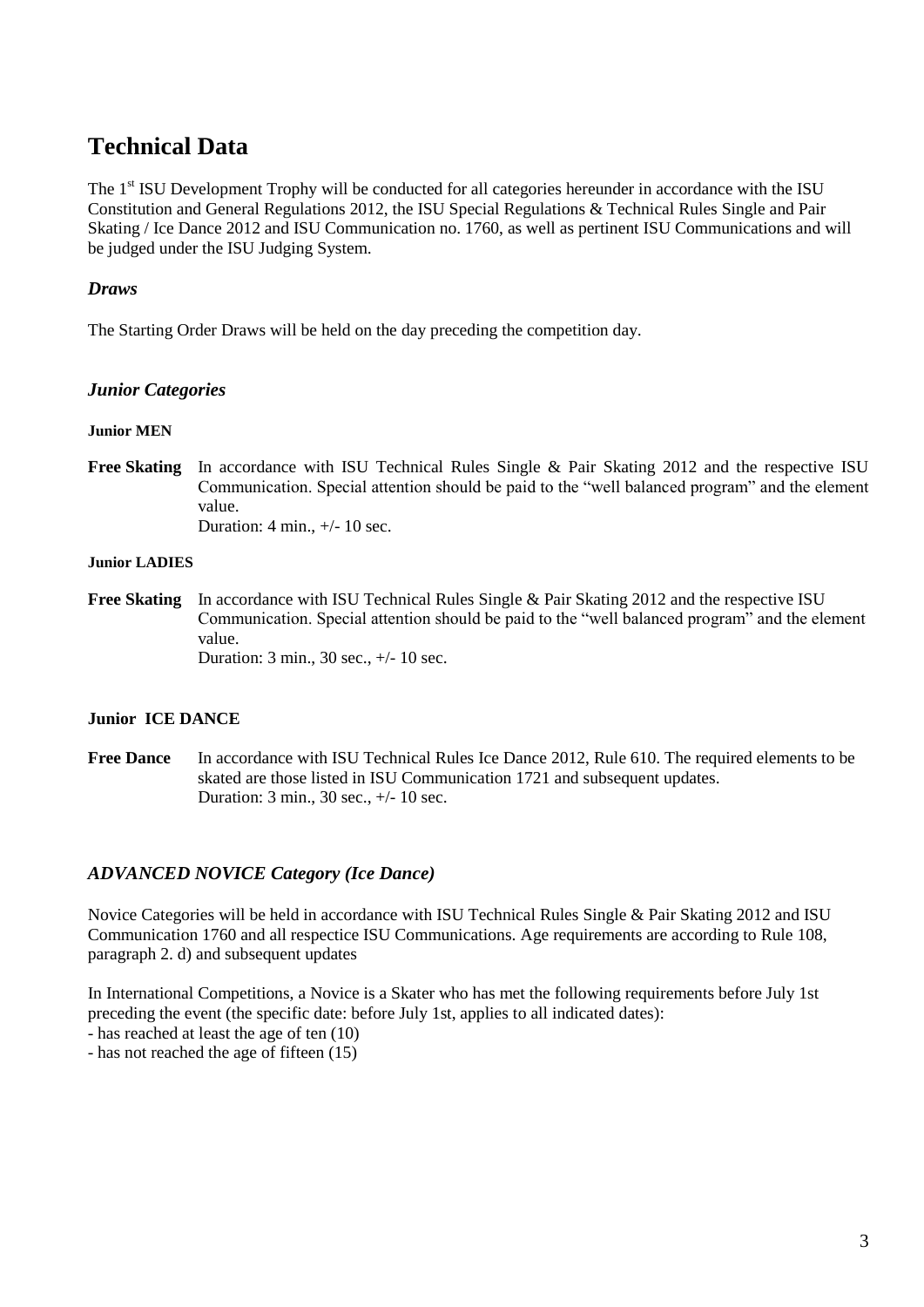#### **Advanced Novice ICE DANCE**

**Pattern Dance** Content: One (1) Pattern Dance - #3 Rocker Foxtrot In accordance with ISU Technical Rules Ice Dance 2012, Rule 608 and all related ISU Communications. Requirements for music: Couples shall provide their own music as per ISU Communication 1721 paragraph 2*.*

## *BASIC NOVICE Categories*

Basic Novice Categories will be held in accordance with ISU Technical Rules Single & Pair Skating 2012 and ISU Communication 1760 . Age requirements are according to Rule 108, paragraph 2.d) and subsequent updates

#### **Basic Novice B**

a) has reached at least the age of thirteen (13) b) has not reached the age of fifteen (15) for Girls and Boys Duration 3min +/- 10 sec for boys and girls Well balanced Free Skating according ISU Comm. 1760

#### **Basic Novice A**

a) has reached at least the age of ten (10) b) has not reached the age of thirteen (13) for Girls and Boys in singles competitions Duration 2:30 min, +/- 10 sec. Well balanced Free Skating according ISU Comm. 1760

#### **Basic Novice Ice Dance**

**Pattern Dance** One (1) Pattern Dance - # 2 Foxtrot In accordance with ISU Technical Rules Ice Dance 2012, Rule 608 and all related ISU Communications. Requirements for music: Couples shall provide their own music as per ISU Communication 1721 paragraph 2

#### **Music/Planned Program Content**

All Competitors shall furnish competition music of excellent quality on CD format, in accordance with Rule 343, paragraph 1.

In accordance with Rule 343, paragraph 1, all discs must show the Competition event, Competitor's name, the Nation and the exact running time of the music (not skating time) including any starting signal and must be submitted at the time of registration. In addition competitors/couples must provide a back-up drive for each program.

If music information is not complete and discs not provided, accreditation will not be given. With the entry forms, the "Program Content Sheet" must return to the Organizing Committee in time. It is mandatory that the Program Content Sheet must be filled in precisely by each Skater/team in English using the terminology for the elements listed in the respective ISU Communication.

**It is not permitted to hand over the Program Content Sheets directly to the acting Officials**.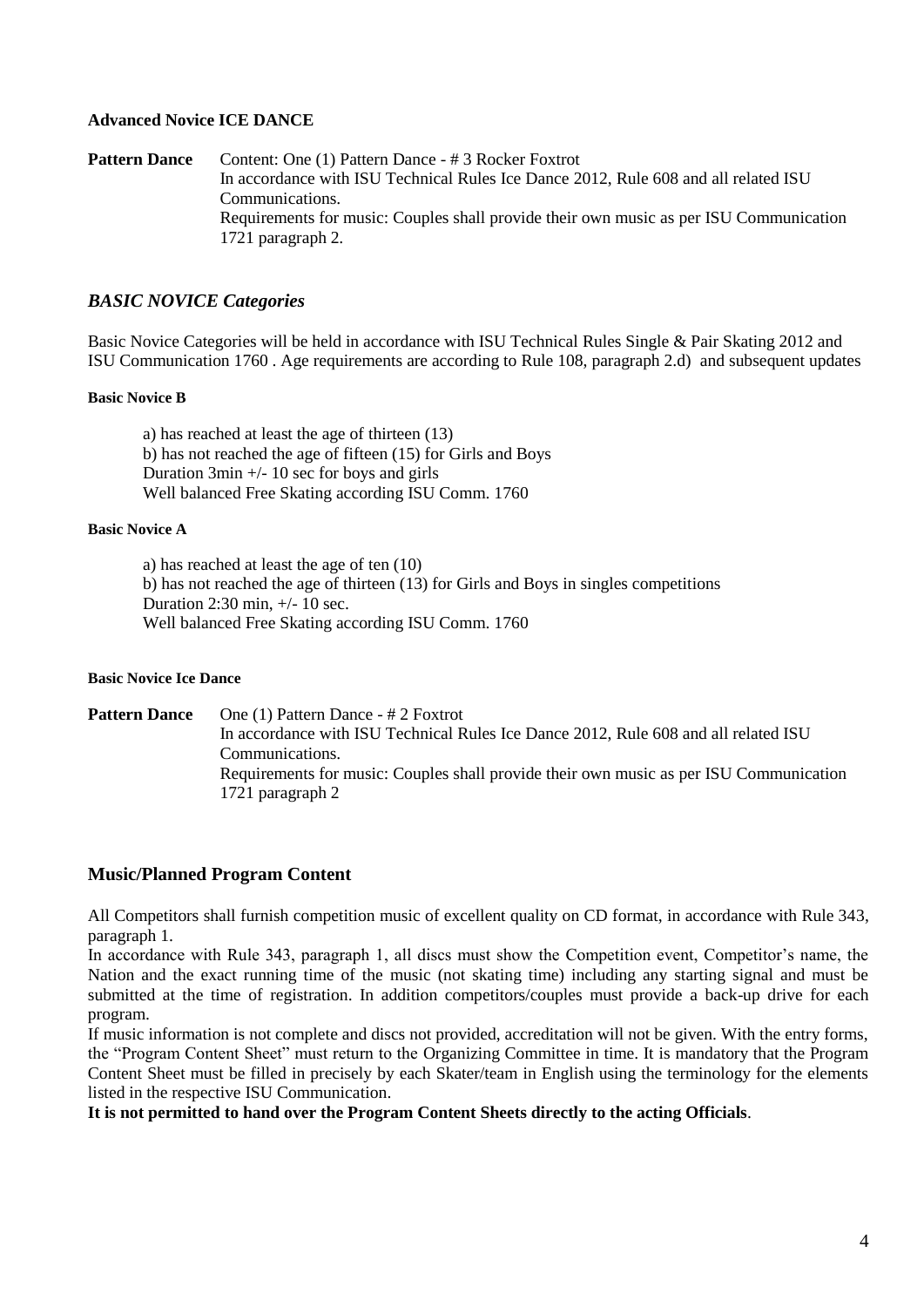## **Venue**

The SM Mall of Asia International Skating Rink has an artificially refrigerated indoor ice surface of 61 x 30 meters.

Address of the Ice Rink: SM Mall Of Asia, SM Central Business Park, Bay City, Pasay City, The Philippiness Phone number: +632 556 - 04-69

## **Entries**

Entries with the name and number of participants (Competitors, Coaches) and requirements of accommodation must reach the Organizing Committee by **February 18th, 2013**.

All invited Members can enter 1 Skater per category per gender plus 1 Coach for the Team free of charge (meaning that the ISU covers the costs (for room and board) with the exception of travel costs).

In case a Member intends to enter more than 1 Skater and 1 Coach, the costs (board and lodging) must be covered by the Member.

In the case of entries of skater(s)/Coaches beyond those invited, these additional entries will be only accepted by the Organizing Committee following the official closing date of **February 18th, 2013.** The basic criteria for a final decision will be the total number of applications to the event(s). The Member Federation of the skater(s) concerned will be notified of acceptance no later than February 28th, 2013.

#### **Citizenships/Residence Requirements and Clearance Procedure**

In accordance with Rule 109 of the ISU Regulations, all skaters who do not have the nationality of the Member by which they have been entered or who, although having such nationality, have in the past represented another Member, must produce an ISU Clearance Certificate.

## **Liability**

In accordance with Rule 119 of the ISU General Regulations, the ISU, Polish Speed Skating Association and The Organizing Committee assume no responsibility for or liability with respect to bodily or personal injury or property damage incurred in connection with the ISU Development Trophy. Each Member is solely responsible for providing insurance coverage thereto.

#### **Accommodation and Meals**

The Organizing Committee will provide accommodation and meals starting with dinner on Monday, April 15<sup>th</sup>, 2013 until breakfast on Sunday, April 21<sup>st</sup>, 2013 for one Skater per category per Member and one Coach per Member. All teams arriving before April 15<sup>th</sup>, 2013 and leaving after April 21<sup>st</sup>, 2013 or entering more than the officially designated number of participants will be responsible for their own costs and are kindly requested to settle the amount due on site, at the applicable rate, upon arrival.

All arrangements for accommodations must be made through the Organizing Committee.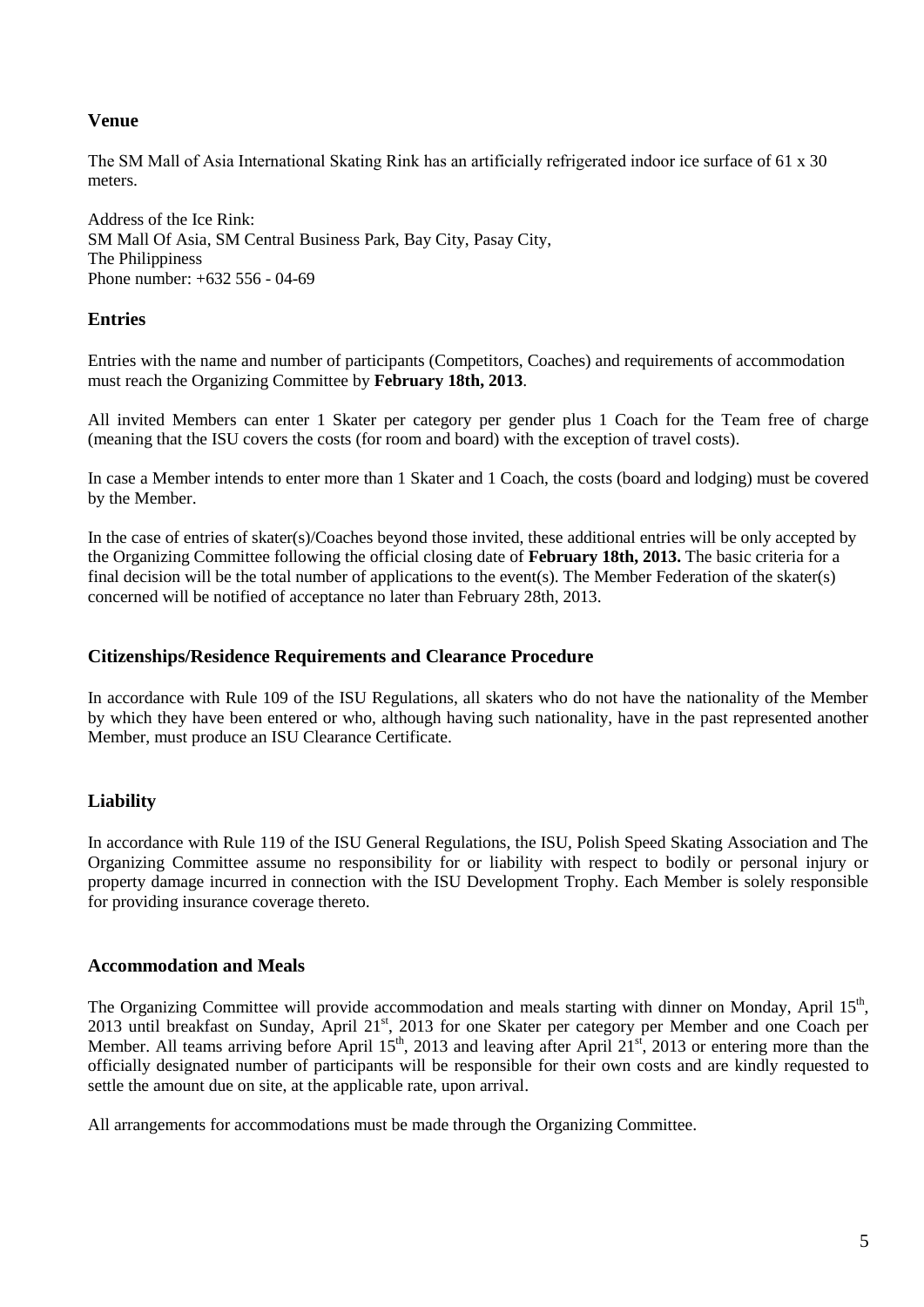Official Hotel Name of the Hotel: MICROTEL Mall of Asia Address: Coral Way Ave. corner Seaside Boulevard, SM Mall of Asia Complex Manila, Philippines 1308

Single room (per night with breakfast): 84 CHF Meal (per person): 9.35 CHF

Hotel requirements must be communicated to the Organizing Committee as soon as possible, but not later than March  $11^{th}$ , 2013.

## **Transportation**

The Organizing Committee will provide free transportation for all participants between Manila International Airport and the official Hotel.

#### **Accreditation**

Accreditation will be based on pre-sending a copy of the passports by participants. Accreditation will be provided upon arrival. All participants must own and wear their accreditation cards during the event at the venue. There will be a fee to replace a lost Accreditation card.

## **Medical Insurance**

It is the sole responsibility of each ISU Member participating in an ISU Event (as defined in Rule 107), to provide medical insurance for their Skaters. Proof of such can be requested by the Organizing Committee.

## **The Organizing Committee**

All entries, hotel reservation as well as other inquiries should be addressed as soon as possible to: Contact person: Manuel V. Veguillas Phone: +632 556 04 70 Fax: +632 556 04 69 E-mail: [mvveguillas@gmail.com](mailto:mvveguillas@gmail.com)

#### **Entries should also be sent to:**

György Sallak ISU Development Coordinator Phone: +361 251 2279 E-mail: [gsallak@hunskate.hu](mailto:gsallak@hunskate.hu)

Samia Belia Bridy ISU Secretariat E-mail: [belila@isu.ch](mailto:belila@isu.ch) Fax: +41 21 612 66 77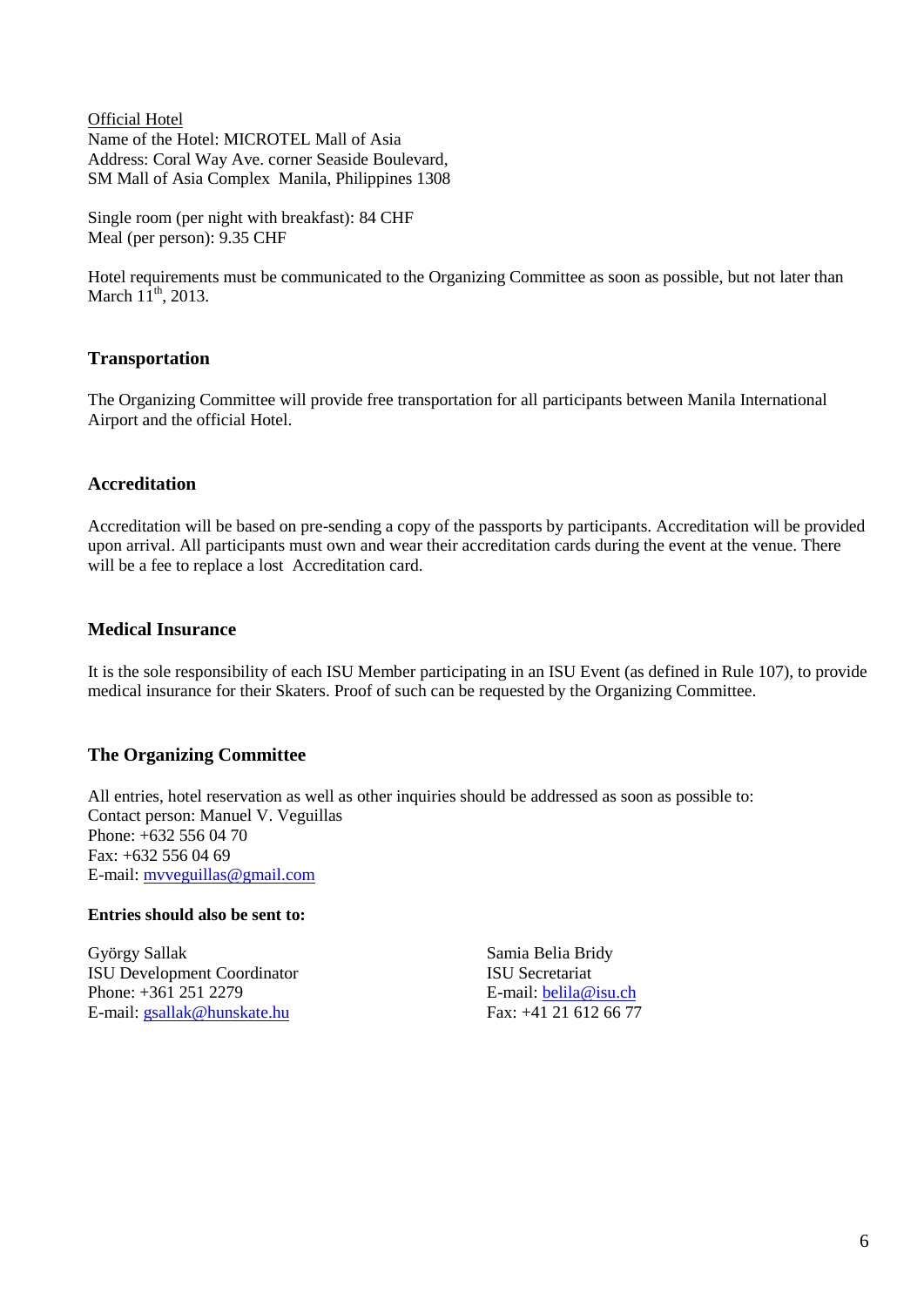## **Time Schedule ISU World Development Trophy 2013 16-20 April, 2013 - Manila, The Philippines**

subject to change

| <b>Date</b>    | <b>Function</b><br><b>Note</b>                                                                                                                                         |       |  |  |  |
|----------------|------------------------------------------------------------------------------------------------------------------------------------------------------------------------|-------|--|--|--|
| 15 April, 2013 | Arrival                                                                                                                                                                |       |  |  |  |
| 16 April, 2013 | <b>Training Camp</b>                                                                                                                                                   |       |  |  |  |
| 17 April, 2013 | <b>Training Camp</b>                                                                                                                                                   |       |  |  |  |
| 18 April, 2013 | <b>Training Camp</b>                                                                                                                                                   |       |  |  |  |
| 19 April, 2013 | <b>Training Camp</b>                                                                                                                                                   |       |  |  |  |
| 20 April, 2013 | Competition day                                                                                                                                                        |       |  |  |  |
|                | Practice                                                                                                                                                               | 8:00  |  |  |  |
|                | Competition                                                                                                                                                            |       |  |  |  |
|                | Basic Novice A boys - Free                                                                                                                                             | 12:00 |  |  |  |
|                | Basic Novice A girls - Free                                                                                                                                            |       |  |  |  |
|                | Basic Novice B boys - Free                                                                                                                                             |       |  |  |  |
|                | Basic Novice B girls - Free                                                                                                                                            |       |  |  |  |
|                | Junior boys - Free                                                                                                                                                     |       |  |  |  |
|                | Junior girls - Free                                                                                                                                                    |       |  |  |  |
|                | <b>ID Basic Novice - Pattern</b>                                                                                                                                       |       |  |  |  |
|                | <b>ID Advanced Novice - Pattern</b>                                                                                                                                    |       |  |  |  |
|                | ID Junior - Free                                                                                                                                                       |       |  |  |  |
|                |                                                                                                                                                                        |       |  |  |  |
|                | <b>Awarding Ceremony</b>                                                                                                                                               | 22:00 |  |  |  |
|                |                                                                                                                                                                        |       |  |  |  |
| 21 April, 2013 | Departure of Teams                                                                                                                                                     |       |  |  |  |
|                |                                                                                                                                                                        |       |  |  |  |
|                | This Time Schedule is subject to change. Final program will be decided and published before the<br>competition based on the actual number of entries in each category. |       |  |  |  |